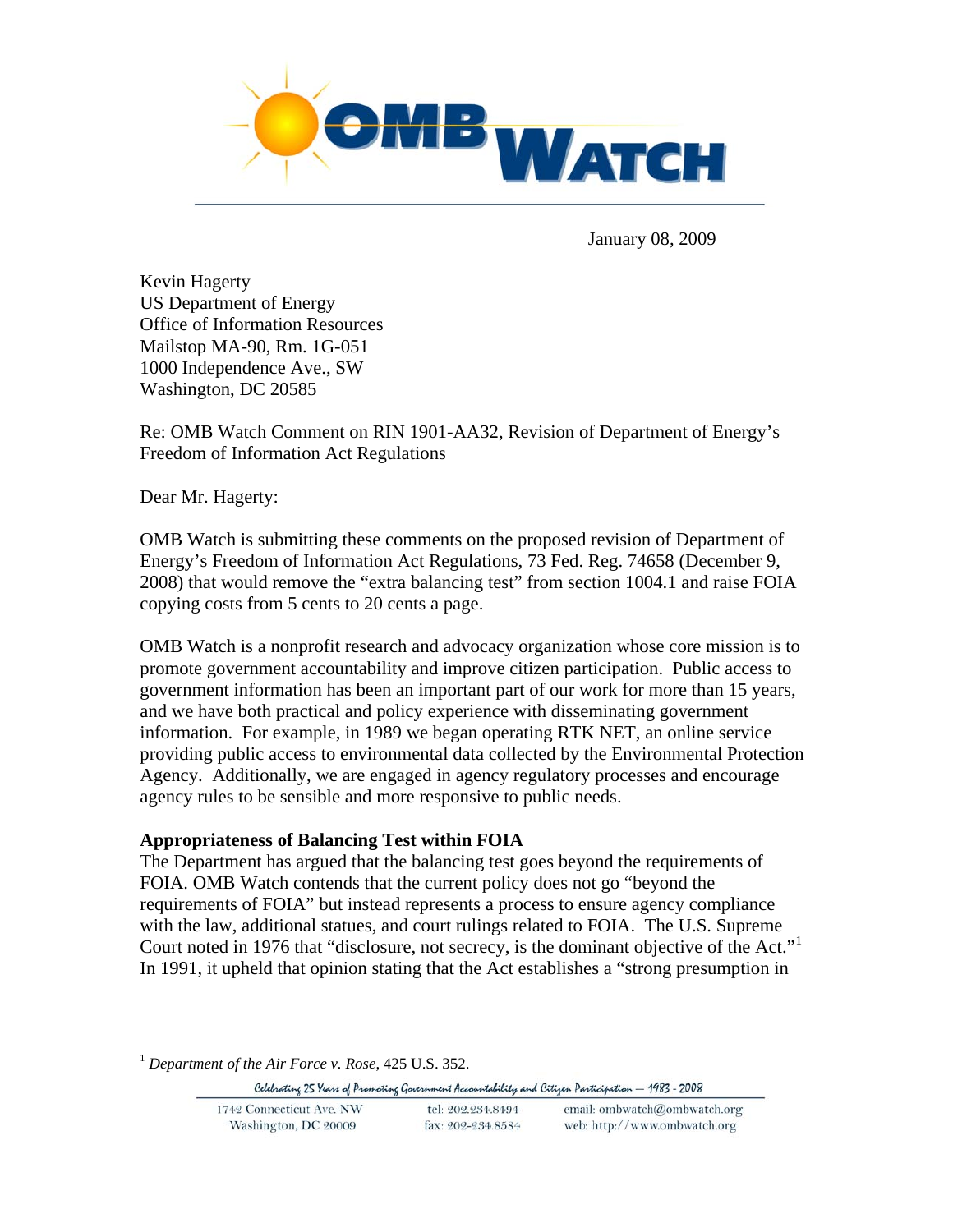favor of disclosure."<sup>[2](#page-1-0)</sup> The language, put in place in 1988, is consistent with the standing interpretation of the Supreme Court.

The most recent law directly addressing agency implementation of FOIA across all of government was the Open Government Act of 2007. This law declared that, "the American people firmly believe that our system of government must itself be governed by a presumption of openness." The law also found that "in practice, the Freedom of Information Act has not always lived up to the ideals of that Act." Obviously, the "practice" of FOIA is the implementation of the act by federal agencies and with passage and signing of the legislation into law both Congress and the President were expressing their dissatisfaction with that implementation. OMB Watch believes that it would inappropriate for a federal agency to eliminate a long standing mechanism that seeks to maximize discretionary disclosures shortly after the level openness and disclosure being achieved by federal agencies was found to be unacceptable.

OMB Watch disagrees with the Department's dismissive characterization of the balancing test as being "beyond the requirements of FOIA." While neither the original law nor any amendments specifically require an agency to implement a balancing test, both the statutory history and court decisions make it clear that under FOIA agencies are expected to use reasonable mechanisms to identify information for public disclosure. The balancing test is such a reasonable mechanism that has been in use by the Department for 20 years. The agency offers little evidence as to precisely why the balancing test is suddenly unnecessary and extraneous to the FOIA process.

# **Agency Burden**

Within the proposed rule, the Department has also asserted that the balancing test places an undue burden on DOE. The Department has failed to prove that the requirement is an undue burden. No factual information concerning financial, personnel, or time costs to the Department have been provided in the reasoning for the proposed rule change. It is not enough for an agency to simply claim undue burden with no supporting documentation or evidence for the public to consider. The purpose of the public comment period in the rulemaking process is for any interested members of the public to provide the government with input a criticism of the proposal. It is the responsibility of the agency to provide sufficient information and supporting documentation that interested individuals can provide substantive points about the facts and policies. Factual evidence allows commentators to reinterpret the issue being addressed and offer the agency detailed suggestions for modifications and adjustments that may not have been considered. However, in this case the Department has provided the policy without support facts or evidence for the public consider. Without such information, the proposed rule must be considered premature and insufficiently documented to receive the substantive and meaningful public comments required in this process. OMB Watch strongly recommends that the proposed rule be withdrawn until such supporting information on the level of burden the balancing test imposes on the Department, as well

<span id="page-1-0"></span> $\overline{a}$ <sup>2</sup> *Department of State v. Ray*, 502 U.S. 164

Celebrating 25 Years of Promoting Government Accountability and Citizen Participation - 1983 - 2008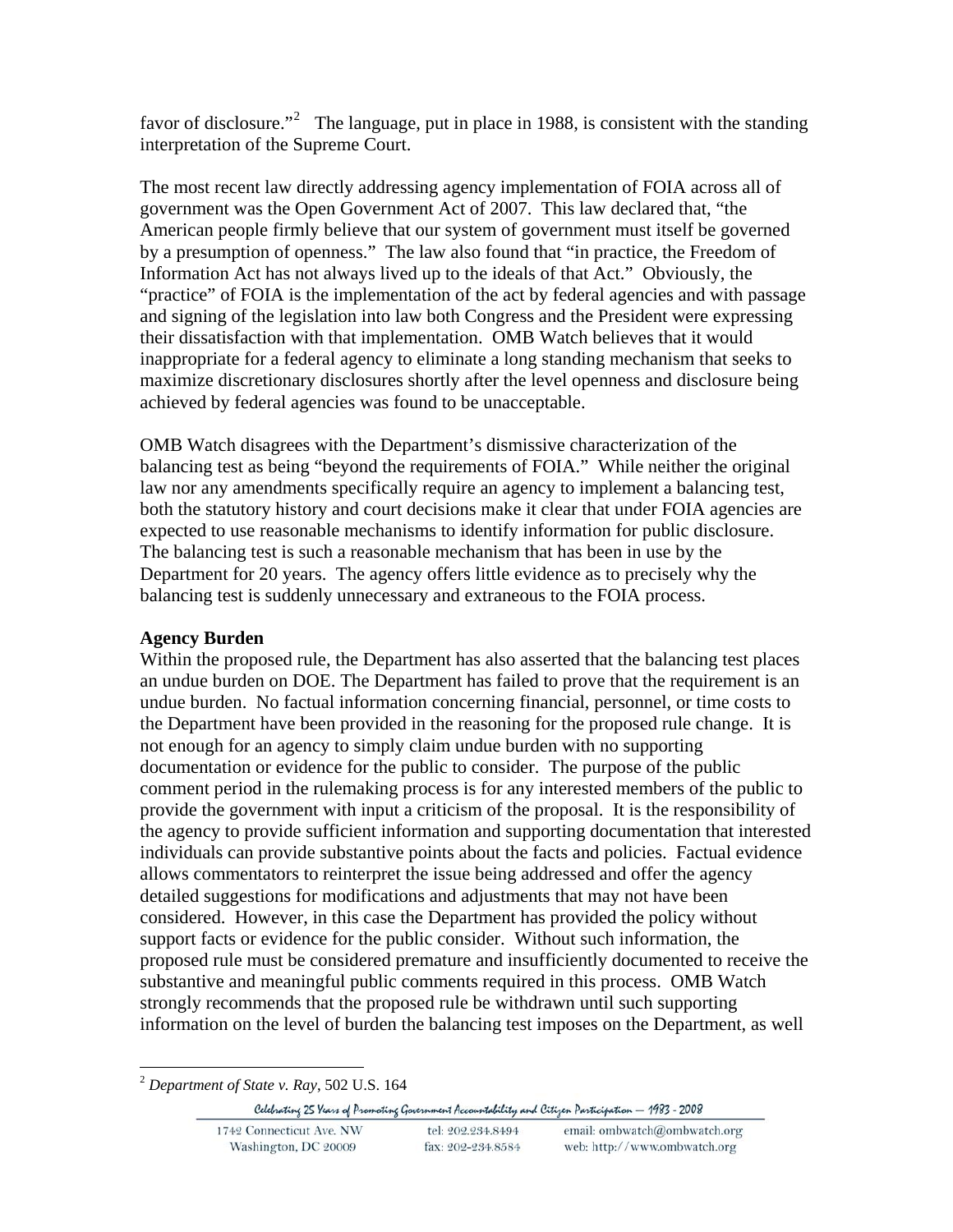as other factors of the proposed rule that are under documented, can be collected and presented to the public along with the proposed rule.

Moreover, OMB Watch believes the Department has misrepresented the burden by stating that the balancing test forces "DOE to reconsider a determination to legally withhold information." The regulation language for the balancing test does not require reconsideration of determinations but is merely another component that the agency must consider when making the disclosure decision. It requires that employees weigh the public interest in disclosure before withholding information under exemptions that are *discretionary*. The language reads, "To the extent permitted by other laws, the DOE will make records available which it is authorized to withhold under [FOIA] whenever it determines that such disclosure is in the public interest." OMB Watch finds it highly implausible that for 20 years this balancing test has been managed as a separate bureaucratic process performed after disclosure decisions have been made.

## **Impact of Balancing Test on Disclosure**

The Department stated in the proposed rule that "the extra balancing test does not alter the outcome of the decision to withhold information" citing that the DOE follows Department of Justice guidance. However, the Department does elaborate on exactly what guidance from the Department of Justice preempts the balancing test requirement of the regulation. This lack of information makes it difficult for commentators to respond to this point with any certainty. OMB Watch believes the guidance the Department is referring to is likely the 2001 FOIA memorandum from then Attorney General John Ashcroft. However, OMB Watch again believes that the proposed rule should be withdrawn and modified to clarify this point before it can be considered and reviewed through public comment.

The Ashcroft memo restricts discretionary disclosures and promotes withholding information when there is a "sound legal basis" to do so. Relying on this more restrictive policy will certainly limit the number of discretionary disclosures made by employees if DOE has been following its own regulations. It is also perplexing that DOE is claiming an undue burden caused by the balancing test, while at the same time it states the test does not alter any decisions. OMB Watch is additionally confused because later guidance from the Department of Justice on discretionary disclosure make it clear that despite the strict language of the Ashcroft memo agencies retain some flexibility on such disclosures depending on "the nature of the FOIA exemption and the underlying interests involved."[3](#page-2-0) Such flexibility would seem to call for a mechanism such as the balancing test to assist the agency in determining which discretionary disclosures to make.

# **Copying Costs**

The Department stated that an increase in copying fees from 5 cents to 20 cents a page is "modest and reasonable increase that is more reflective of current costs and would bring DOE into conformity with the rest of the government." OMB Watch does not believe

<span id="page-2-0"></span> $\overline{a}$ <sup>3</sup> Department of Justice, Freedom of Information Act Guide, March 2007, pp. 866-867. Available on-line: http://www.usdoj.gov/oip/foia\_guide07.htm

Celebrating 25 Years of Promoting Government Accountability and Citizen Participation - 1983 - 2008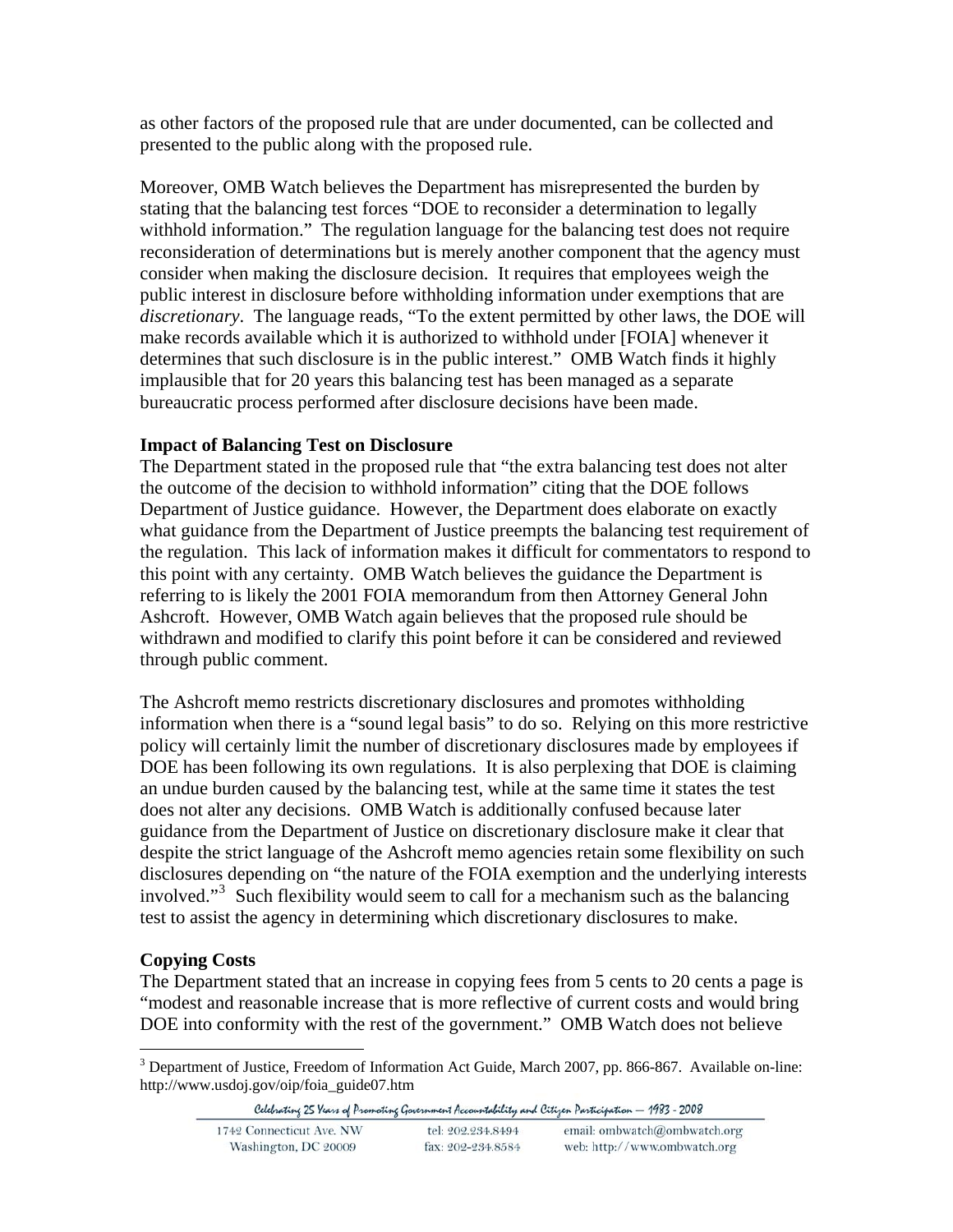that a 400% increase is "modest." If the U.S. Postal Service were to increase the price of stamps by such a ratio it would be seen as an outrage. However, it is possible that the increase is reasonable and that it would bring out of date copying costs at the agency in line with current costs by other federal agencies. Unfortunately, the proposed rule does not contain enough information to determine if these assertions are true. The Department states in the proposed rule that it reviewed the charges at other cabinet level agencies and found that 20 cents per page was the standard. However, similar to the Department's claims of undue burden from the balancing test, the claims alone cannot be considered sufficient. Doing a brief search of the Federal Register, OMB Watch found that the Departments of State, Justice, Interior, and Homeland Security –among others- all have copying fees *less than* 20 cents a page. If the Department has figures on the copy costs charged by all the other cabinet level agencies, that information should be included in the proposed rule or be provided to the public in supporting documentation. Again, OMB Watch urges the Department to withdraw the proposed rule and amend it to provide the substantive information necessary for a robust public comment process.

Also, increasing the cost of copying should reflect the cost to the DOE and not what is comparable to other agencies. DOE has also not provided any information about what the current copying costs incurred by the Department are and how the proposed increased fees better reflect those costs. Additionally, when adjusting the fees for copying DOE should keep in mind that increases create an additional burden on requestors contrary to the spirit of the FOIA.

#### **Timing of the Proposed Rule**

OMB Watch would also like to point out that the Department is proposing this rule change during a period of presidential transition. The Department is well aware that the incoming administration will almost certainly bring with it new guidance on FOIA. There will likely be a new Attorney General memorandum on FOIA along with other new policies and guidance from the Department of Justice. The Department's argument for eliminating the balancing test is that guidance on FOIA makes it unnecessary. Given that an incoming administration means likely changes to the guidance in the near term, it is imprudent and hasty to change the regulation. We advise that DOE wait until the new administration has set its policies in place. Then the Department should determine if an amendment of its FOIA regulations is necessary to conform to the new guidance.

The lack of specific information and supporting documentation for this rule makes it suspect of being hurried through the rulemaking process. Such rules can be burdensome to the taxpayer as they are often challenged in court. They also prevent the completion of a thorough and proper democratic process by minimizing public scrutiny and participation.

#### **Summary**

OMB Watch recommends the Department withdraw the proposed rule until after the incoming Obama administration has established its FOIA guidance to agencies. Should

Celebrating 25 Years of Promoting Government Accountability and Citizen Participation - 1983 - 2008